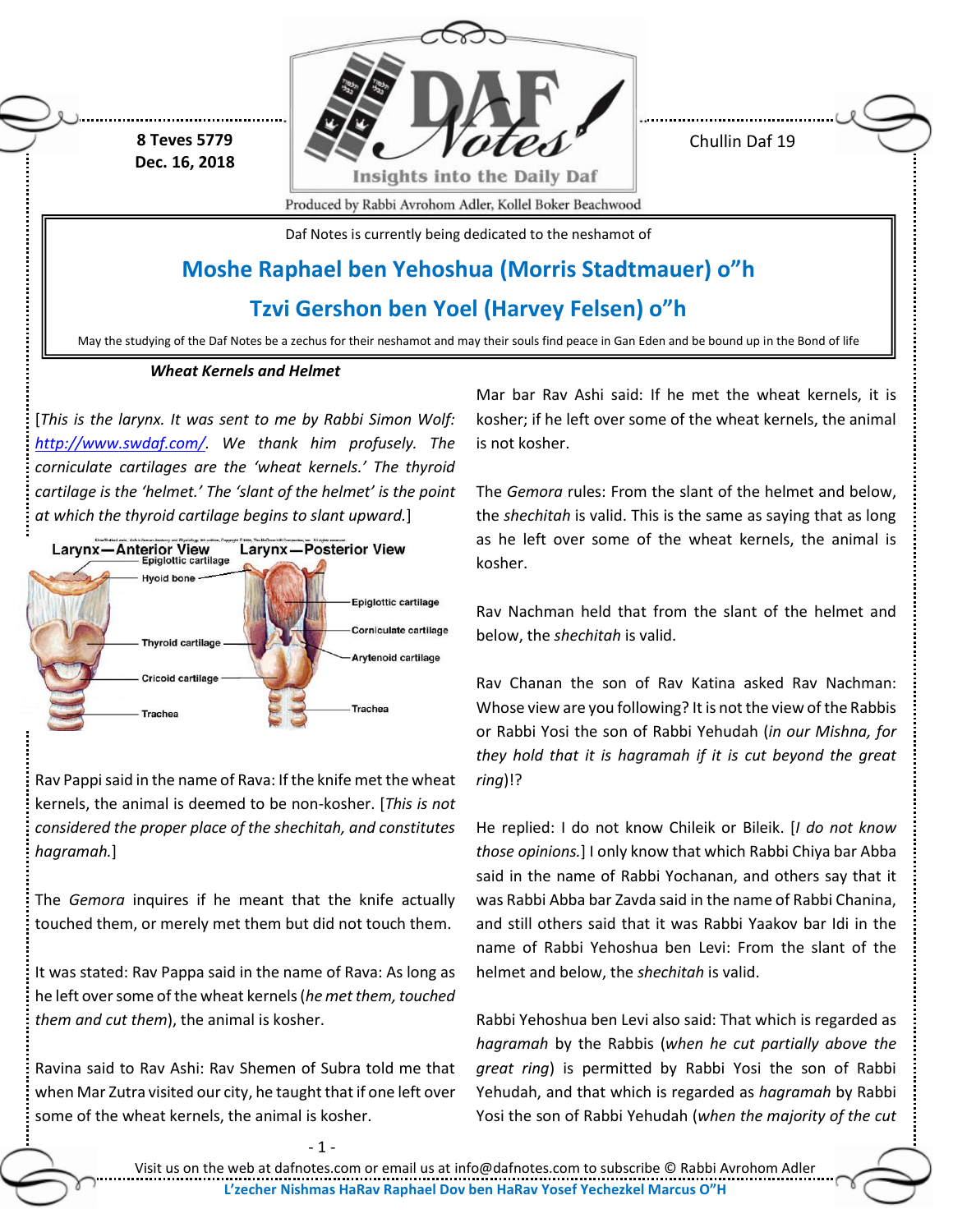

*was above the great ring*) is permitted by Rabbi Chanina ben Antignos (*for he maintains that any slanted cut is permitted as long as he does not cut beyond the slant of the thyroid cartilage*).

The *Gemora* rules according to Rabbi Chanina ben Antignos, since Rav Nachman agrees with him. (18b – 19a)

### *Slaughtering in Thirds*

Rav Huna said in the name of Rav Assi: They disagree only where the slaughterer cut two-thirds of the trachea correctly (*in the great ring*) and then one-third above it; for the Rabbis hold the opinion that all the slaughtering must be within the great ring and Rabbi Yosi the son of Rabbi Yehudah holds the view that cutting a majority of the great ring is regarded as cutting it completely. But in the case where the slaughterer first cut one-third above the great ring and then the other two-thirds in it, everyone agrees that the slaughtering is invalid, for at the moment when the life departs, the greater portion should have been cut in a proper manner, and this was not the case here.

Rav Chisda said to him: On the contrary! The master should just as well say the opposite, as follows: They disagree only where the slaughterer first cut one-third above the great ring and then the other two-thirds in it: according to Rabbi Yosi the son of Rabbi Yehudah, it is similar to the case where half the trachea was lacerated (*before the slaughtering, where the law is that he may make a tiny cut in that location, so that now its majority is cut, and the shechitah is valid*), and the Rabbis make the following distinction: over there, the mutilation was in the prescribed area for slaughtering; whereas here, the cutting of the first third was outside the prescribed area of *shechitah*, but where the slaughterer first cut two-thirds in the great ring and then the last third above it, all agree that the slaughtering is valid, for we have learned in a *Mishna* that the majority of one pipe is equivalent to all of it!?

- 2 -

Rav Yosef said to him: Who can tell us that the rule there concerning the majority of it is not the view of Rabbi Yosi the son of Rabbi Yehudah? Perhaps it is the opinion of Rabbi Yosi the son of Rabbi Yehudah!

Abaye asked: Are you suggesting that wherever the rule of a majority is taught, it is only the opinion of Rabbi Yosi the son of Rabbi Yehudah?

He said to him: I am only referring to the opinion that a majority is sufficient in matters concerning *shechitah*, for that is where I heard that the Rabbis disagree with Rabbi Yosi the son of Rabbi Yehudah.

The *Gemora* cites another version of the preceding discussion, as follows: Rav Huna said in the name of Rav Assi: They disagree only where the slaughterer first cut one-third above the great ring and then the other two-thirds in it: according to Rabbi Yosi the son of Rabbi Yehudah, it is similar to the case where half the trachea was lacerated (*before the slaughtering, where the law is that he may make a tiny cut in that location, so that now its majority is cut, and the shechitah is valid*), and the Rabbis make the following distinction: over there, the mutilation was in the prescribed area for slaughtering; whereas here, the cutting of the first third was outside the prescribed area of *shechitah*, but where the slaughterer first cut two-thirds in the great ring and then the last third above it, all agree that the slaughtering is valid, for we have learned in a *Mishna* that the majority of one pipe is equivalent to all of it.

Rav Chisda said to him: Who can tell us that the rule there concerning the majority of it is not the view of Rabbi Yosi the son of Rabbi Yehudah? Perhaps it is the opinion of Rabbi Yosi the son of Rabbi Yehudah!

Rav Yosef asked: Are you suggesting that wherever the rule of a majority is taught, it is only the opinion of Rabbi Yosi the son of Rabbi Yehudah?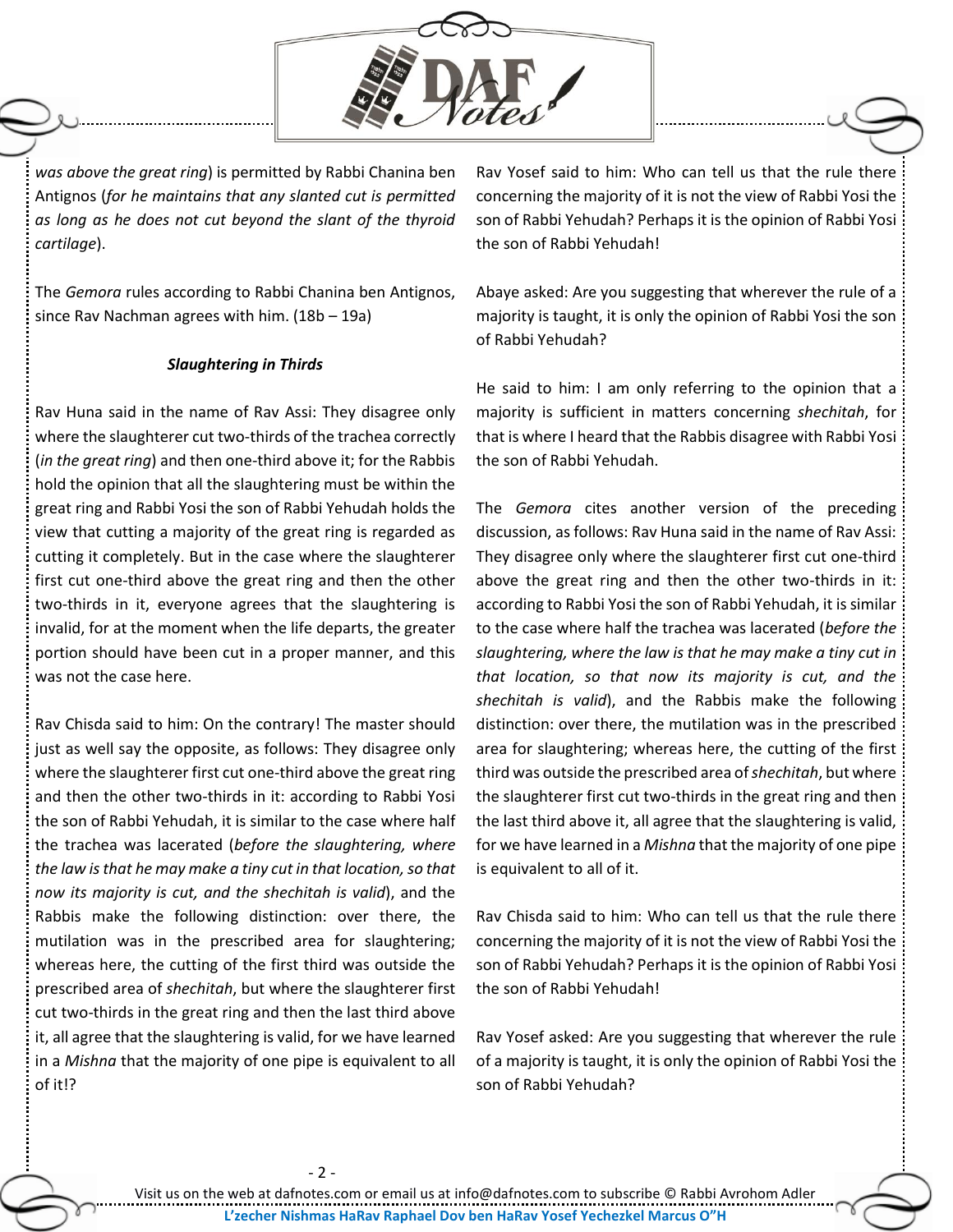

He said to him: I am only referring to the opinion that a majority is sufficient in matters concerning *shechitah*, for that is where I heard that the Rabbis disagree with Rabbi Yosi the son of Rabbi Yehudah.

If a slaughterer first cut a third outside the prescribed area, another third within it, and the last third outside it, Rav Huna said in the name of Rav that the *shechitah* is valid. Rav Yehudah said in the name of Rav that it is invalid.

The *Gemora* explains: Rav Huna said in the name of Rav that the *shechitah* is valid, for at the moment when the life departs, it departed with a *shechitah*. Rav Yehudah said in the name of Rav that it is invalid, because it is necessary for the greater portion of the cutting to be done through a *shechitah*, and this was not the case here.

If a slaughterer first cut a third within the prescribed area, another third outside of it and the last third within it, Rav Yehudah said in the name of Rav that the *shechitah* is valid.

They enquired regarding this case to Rav Huna, and he said that the *shechitah* is invalid.

Rav Yehudah heard of this and became annoyed. He exclaimed: When I say that the *shechitah* is invalid he says valid, and when I say valid he says invalid!

Rav Huna then said: He is right to be annoyed. In the first place, he heard the ruling from Rav and I did not (*but rather, I deduced it on my own*); and furthermore, in this case, the greater portion of the cutting was done through a *shechitah*.

Rav Chisda said to Rav Huna: Do not withdraw your decision, for then you will have to withdraw your decision from the first case as well. For why did you say that the *shechitah* is valid there? It is because at the moment when the life departs, it departed with a *shechitah*; here too, at the moment when the life departs, it departed with *hagramah* (*an improper shechitah*)!

Rav Nachman came to Sura: They inquired of him: If a slaughterer first cut a third within the prescribed area, another third outside of it and the last third within it (*what is the law*)?

He said to them: Is this not the case of Rabbi Elozar bar Manyomi? For Rabbi Elozar bar Manyomi said: Where the *shechitah* is like the teeth of a comb (*a zigzag*), it is valid.

The *Gemora* asks: But perhaps this ruling applies only to a *shechitah* performed entirely within the prescribed area?

The *Gemora* counters: Within the prescribed area!? What would be the novelty of that ruling?

The *Gemora* answers: One might have thought that there must be a clear cut, and here it is not so; Rabbi Elozar bar Manyomi therefore taught us that such a cut is not necessary.

[Mnemonic: BaKaD] Rabbi Abba was once sitting behind Rav Kahana while Rav Kahana was sitting before Rav Yehudah, and Rav Kahana asked: What is the law if a slaughterer first cut a third within the prescribed area, another third outside of it and the last third within it?

Rav Yehudah answered: The *shechitah* is valid.

Rav Kahana asked further: And what is the law if a slaughterer first cut a third outside the prescribed area, another third within it, and the last third outside it?

Rav Yehudah replied: The *shechitah* is invalid.

Rav Kahana asked further: And what is the law if a slaughterer cut the trachea in an existing hole?

He replied: The *shechitah* is valid.

- 3 -

Visit us on the web at dafnotes.com or email us at [info@dafnotes.com](mailto:info@dafnotes.com) to subscribe © Rabbi Avrohom Adler **L'zecher Nishmas HaRav Raphael Dov ben HaRav Yosef Yechezkel Marcus O"H**